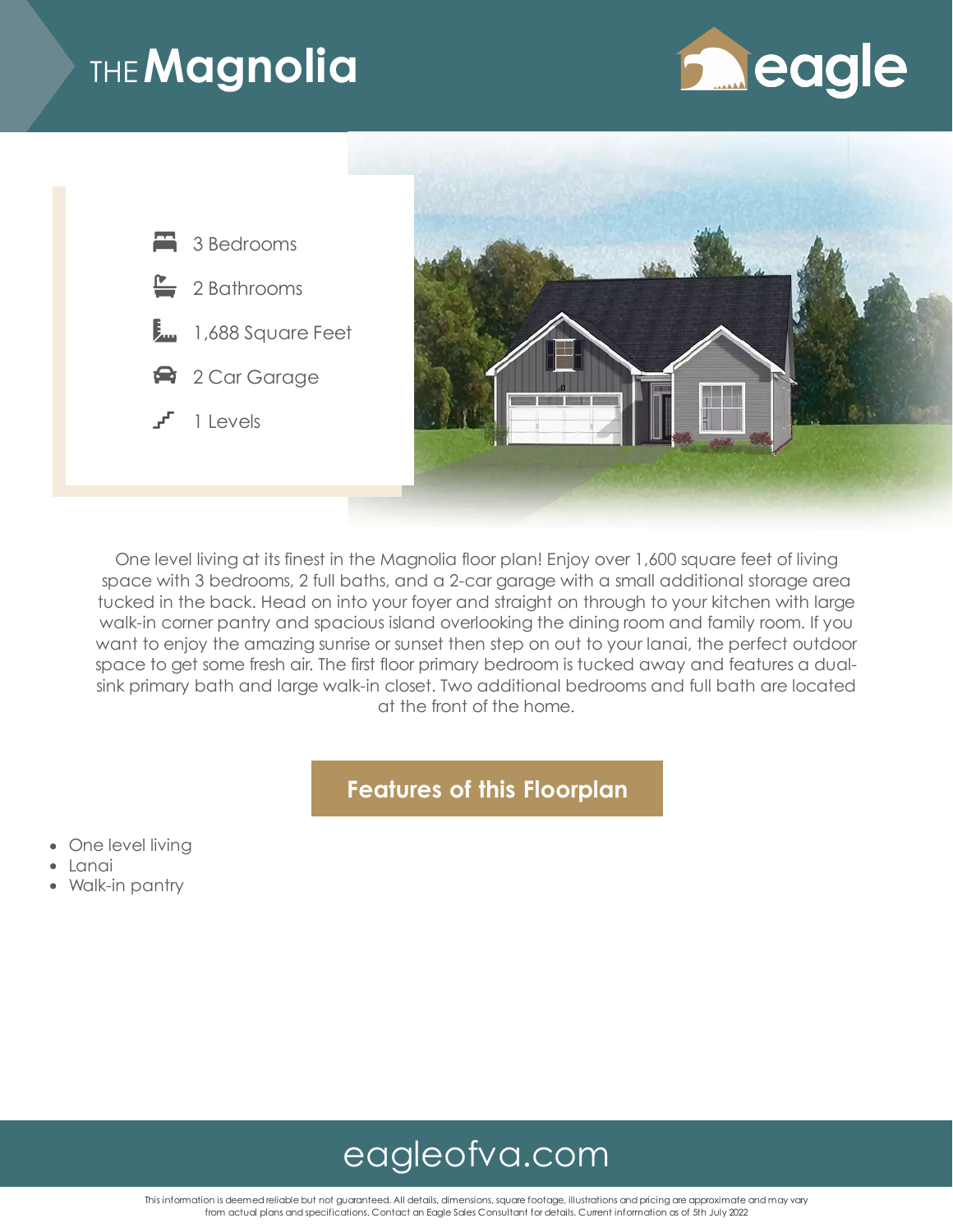# THE**Magnolia**











**Arts & Crafts**



This information is deemed reliable but not guaranteed. All details, dimensions, square footage, illustrations and pricing are approximate and may vary<br>from actual plans and specifications. Contact an Eagle Sales Consultan